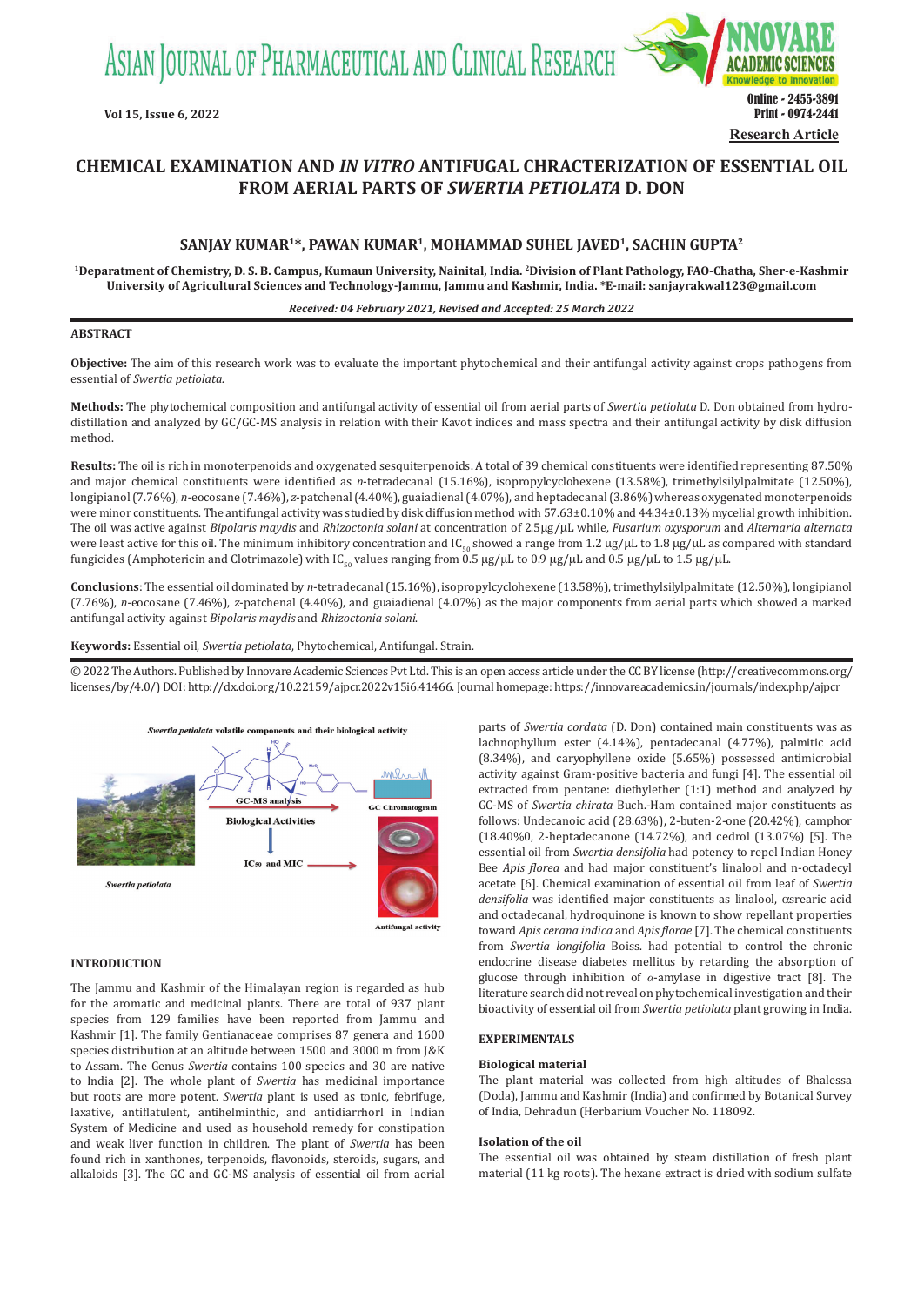$(Na<sub>2</sub>SO<sub>4</sub>)$  and the solvent removed with Rotovap at moderate pressure and 25°C temperature and stored at 4°C for further analysis.

# **GC analysis**

The Shimadzu GC QP 2010 chromatograph equipped with RTx-5 MS capillary column, 1009701 (30.0 m×0.25 mm, film thickness: 0.25 µm) and flame ionization detector were used for analysis. The injector temperature was 250°C, detector temperature 260°C and the injection volume 0.5 µL using a 10% solution of the oil in n-hexane.

# **GC-MS Analysis**

The GC-MS analysis was carried out with GC-MS QP 2010 (Shimadzu) fitted with RTx-5 MS capillary column, 1009701 (30.0 m×0.25 mm, film thickness: 0.25 µm). The EI-MS were scanned at 70eV. The percentage by peak area normalization was taken to express the relative percentage of the oil constituents (Table 1).

# **Plant pathogenic fungi and their culture**

The foliage born fungi were obtained Division of Plant of Pathology, FOA-Chatha, Sher-e-Kashmir University of Agricultural Sciences and Technology, Jammu (SKUAST-J) were maintained in Potato Dextrose Agar (PDA) and stored below 4<sup>o</sup>C.

# *In vitro* **antifungal testing**

Poisoned food technique [9], using Potato Dextrose Agar (PDA) as a medium was used as antifungal growth of oil against test fungi. The different concentration of essential oil was prepared in oil 10% dimethyl sulfoxide (DMSO) and double distilled water into 20 ml of PDA to obtain desired concentration [10]. Growth inhibition of each fungal strain was calculated as percentage inhibition of radial growth relative to control using the formula as

% mycelia inhibition=
$$
\frac{C-T}{C}
$$
 × 100

Where C is the concentration of control plate and

T is the mycelia growth on plate. The results were performed in triplicate.

| S. No.                      | Compound                                                                                                                                                               | % in the oil | <b>Method of identification</b> |               |  |
|-----------------------------|------------------------------------------------------------------------------------------------------------------------------------------------------------------------|--------------|---------------------------------|---------------|--|
|                             |                                                                                                                                                                        |              | R.I. observed                   | <b>Source</b> |  |
| 1.                          | Trans-arbasculone                                                                                                                                                      | 0.73         | 1068                            | b, c, d       |  |
| 2.                          | Artemisia ketone                                                                                                                                                       | 0.59         | 1072                            | b, c, d       |  |
| 3.                          | Oxetone                                                                                                                                                                | 0.78         | 1086                            | c, d          |  |
| 4.                          | 2-Nonanone                                                                                                                                                             | 0.95         | 1093                            | b, c, d       |  |
| 5.                          | Linalool                                                                                                                                                               | 1.16         | 1098                            | b, c, d       |  |
| 6.                          | Nonanal                                                                                                                                                                | 0.32         | 1102                            | b, c, d       |  |
| 7.                          | Rose oxide                                                                                                                                                             | 2.81         | 1122                            | b, c, d       |  |
| 8.                          | Nonadienal                                                                                                                                                             | 0.93         | 1159                            | c, d          |  |
| 9.                          | Nonenal                                                                                                                                                                | 0.66         | 1163                            | b, c, d,      |  |
| 10.                         | Cis-menthanone                                                                                                                                                         | 0.36         | 1196                            | c, d          |  |
| 11.                         | Isopropylcyclohexene                                                                                                                                                   | 13.58        | 1216                            | b, c, d       |  |
| 12.                         | $\alpha$ -menthrene                                                                                                                                                    | 0.41         | 1247                            | c, d          |  |
| 13.                         | Decenal                                                                                                                                                                | 0.40         | 1264                            | b, c, d       |  |
| 14.                         | Cyclooctenone                                                                                                                                                          | 4.16         | 1270                            | b, c, d       |  |
| 15.                         | Decynol                                                                                                                                                                | 1.10         | 1279                            | b, c, d       |  |
| 16.                         | $N$ -tridecane                                                                                                                                                         | 1.22         | 1303                            | c, d          |  |
| 17.                         | Decadienal (2,4-)                                                                                                                                                      | 0.59         | 1322                            | b, c, d       |  |
|                             |                                                                                                                                                                        | 4.40         | 363                             | c, d          |  |
| 18.                         | z-patchenal                                                                                                                                                            |              |                                 |               |  |
| 19.                         | Nepetalactone                                                                                                                                                          | 2.32         | 1375                            | b, c, d       |  |
| 20.                         | Epinepetalactone                                                                                                                                                       | 0.53         | 1393                            | c, d          |  |
| 21.                         | Iridolactone                                                                                                                                                           | 0.86         | 1443                            | c, d          |  |
| 22.                         | B-ionone                                                                                                                                                               | 0.79         | 1483                            | c, d          |  |
| 23.                         | A-irone                                                                                                                                                                | 0.29         | 1490                            | c, d          |  |
| 24.                         | Cyclohexnyldecyloxalate                                                                                                                                                | 0.51         | 1519                            | c, d          |  |
| 25.                         | Caryophyllene oxide                                                                                                                                                    | 0.87         | 1561                            | b, c, d       |  |
| 26.                         | N-tetradecanal                                                                                                                                                         | 15.16        | 1569                            | b, c, d       |  |
| 27.                         | Longipianol                                                                                                                                                            | 7.76         | 1572                            | b, c, d       |  |
| 28.                         | Eudesmol                                                                                                                                                               |              | 2.82                            | 1651 b, c, d  |  |
| 29.                         | Guaiadienol                                                                                                                                                            | 4.77         | 1676                            | b, c, d       |  |
| 30.                         | Octadecadienal                                                                                                                                                         | 0.23         | 1679                            | c, d          |  |
| 31.                         | Hexadecatrienal                                                                                                                                                        | 0.62         | 1826                            | c, d          |  |
| 32.                         | Undecenol                                                                                                                                                              | 1.65         | 1835                            | c, d          |  |
| 33.                         | Phytone                                                                                                                                                                | 2.31         | 1841                            | b, c, d       |  |
| 34.                         | Hexadecanal                                                                                                                                                            | 3.84         | 1889                            | c, d          |  |
| 35.                         | Heptadecanal                                                                                                                                                           | 3.86         | 1996                            | b, c, d       |  |
| 36.                         | Trimethylsilylpalmitate                                                                                                                                                | 12.50        | 2204                            | c, d          |  |
| 37.                         | Tricosane                                                                                                                                                              | 2.37         | 2303                            | c, d          |  |
| 38.                         | Epimethendiol                                                                                                                                                          | 0.40         | 2321                            | c, d          |  |
| 39.                         | N-eocosane                                                                                                                                                             | 7.46         | 2386                            | c, d          |  |
| Sesquiterpenoids            | 12.18                                                                                                                                                                  |              |                                 |               |  |
| Oxygenated sesquiterpenoids | 65.41                                                                                                                                                                  |              |                                 |               |  |
| Monoterpenoids              | 0.09                                                                                                                                                                   |              |                                 |               |  |
| Oxygenated monoterpenoids   | 02.55                                                                                                                                                                  |              |                                 |               |  |
| Higher hydrocarbon          | 07.36                                                                                                                                                                  |              |                                 |               |  |
| Total identified            | 87.50                                                                                                                                                                  |              |                                 |               |  |
| Yield                       | 4.8 (0.57% by weight)                                                                                                                                                  |              |                                 |               |  |
|                             | <sup>b</sup> Compound checked by authentic standards compounds. 'Retention index (RI). <sup>d</sup> MS, NIST08.LIB and WILEY8.LIB libraries spectra and the literature |              |                                 |               |  |

**Table 1: Phytochemical composition of essential oil from aerial parts of** *Swertia petiolata*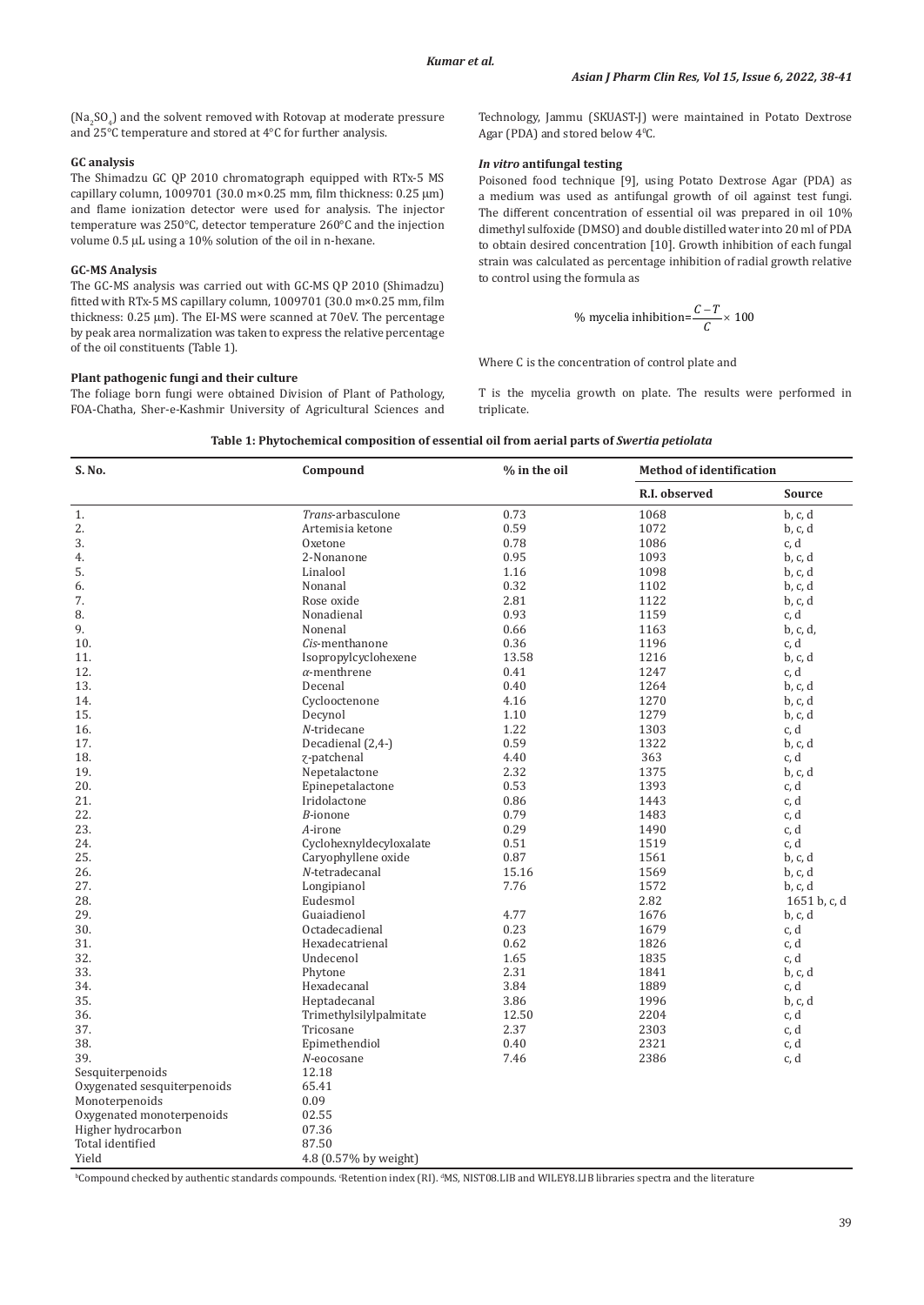#### **Minimum inhibitory concentration (MIC) assay**

The MIC of oil was determined by agar diffusion method [11]. The oil was dissolved on 10% DMSO. A 10 µl of spore suspension of each fungal strain was inoculated in a test tube in PDB medium and inoculated for 3-8 days.  $IC_{50}$  values were graphically obtained from dosage response curves based on different concentrations and MIC is the minimum inhibitory concentration of oil at which no visible growth is observed (Tables 2 and 3).

### **RESULTS AND DISCUSSION**

# **Essential oil composition**

Essential oil extracted from the medicinal and aromatic plants possessed therapeutic values according to former studies. The steam distillation of fresh plant material (11 kg) gives 4.8 g (0.57% by weight) of oil yield with light yellow in color and unpleasant odor (Fig. 1). There are 41 chemical compounds were identified with % age of 87.50 % of the oil. The oil of *S. petiolata* was dominated by oxygenated sesquiterpenoids and sesquiterpenoids where as monoterpenoids and oxygenated monoterpenoids constituted as minor components. Further, the hydrocarbon portion was identified to be 7.36%. Among oxygenated sesquiterpenoids as trimethylsilylpalmitate (12.50%), longipianol (7.76%), *z*-patchenal (4.40%), guaiadienal (4.07%) and *n*-tetradecanal (15.16%), isopropylcyclohexene (13.58%), and heptadecanal (3.86%) were higher hydrocarbon in oil. The longipianol (7.76%), *z*-patchenal (4.40%), and guaiadienal were the major constituents (Table 1), whereas in *Swertia cordata* (D. Don) contained main constituents were as palmitic acid (8.34%), caryophyllene oxide (5.65%), pentadecanal (4.77%), and lachnophyllum ester (4.14% [4,5]. Aliphatic hydrocarbons such as nonane, tetradecane, pentadecane, heptadecane, octadecane, tricosene, and eicosene which are water soluble are characteristic of this oil was absent in extracts of previous studies of *Swertia* species.

### **Antifungal assay**

The antifungal screening of the oil was conducted against four pathogenic fungi and the oil showed broad spectrum antifungal activity. The essential oil show varied effect on mycelia growth at different concentrations. The oil was found to be effective for all the pathogenic test fungi. The inhibitory effect of *S. petiolata* oil varies from 9.61% to 57.63% for test fungi at 2.5 µg/µL for *B. maydis*  and *R. solani* whereas *F. oxysporum* and *A. alternata* found to be less susceptible for this oil as indicated in Fig. 2 and Table 3. The IC<sub>50</sub> of oil was varies from 1.2–1.8  $\mu$ g/ $\mu$ L and MIC from 1.50  $\mu$ g/ $\mu$ L to 2.50  $\mu$ g/ $\mu$ L however for *S. chirata* methanolic extract with IC<sub>50</sub> being 27.70 µg/ml compared with 17.75 microgram/mL for BHT18. At the same time for the standard antibiotics (Amphotericin and Clotrimazole) IC<sub>50</sub> varies from 0.50  $\mu$ g/ $\mu$ L to 1.10  $\mu$ g/ $\mu$ L whereas MIC from 1.50 µg/µL to 2.0 0 µg/µL (Fig. 3 and Table 3). This is the first report of antifungal activity of essential oil from *S. petiolata*. Thus, the result of present study would be great significance for the discovery of new plant antimicrobial which may reduce side effects.



**Fig. 1: GC graph of** *Swertia petiolata*

Table 2: % mycelia growth inhibitiona by essential oil of *Swertia petiolata D*. Don under different experimental conditions

| Pathogenic fungi     | $0.5 \mu$ g/ $\mu$ L | $1.0 \mu$ g/ $\mu$ L | $1.5 \mu$ g/ $\mu$ L | $2.0 \mu g/\mu L$ | $2.5 \mu g/\mu L$ |
|----------------------|----------------------|----------------------|----------------------|-------------------|-------------------|
| Bipolaris myadis     | 11.36+0.01           | 22.83+0.03           | $31.65 \pm 0.50$     | $44.28 \pm 0.07$  | $57.63 + 0.10$    |
| Rhizoctonia solani   | $09.61 \pm 0.02$     | $16.31 + 0.05$       | $24.59 \pm 0.07$     | 32 33 + 0.21      | $44.34 \pm 0.13$  |
| Alternaria alternata | $00.00 + 0.00$       | $12.44 \pm 0.03$     | 18.39+0.04           | $2425+0.60$       | 31.39+0.07        |
| Fusarium oxysporum   | $00.00 \pm 0.00$     | 09.52+0.08           | $13.62 + 0.30$       | $19.29 + 0.06$    | $24.44+0.50$      |

a Values are given as mean of three experiments±SD